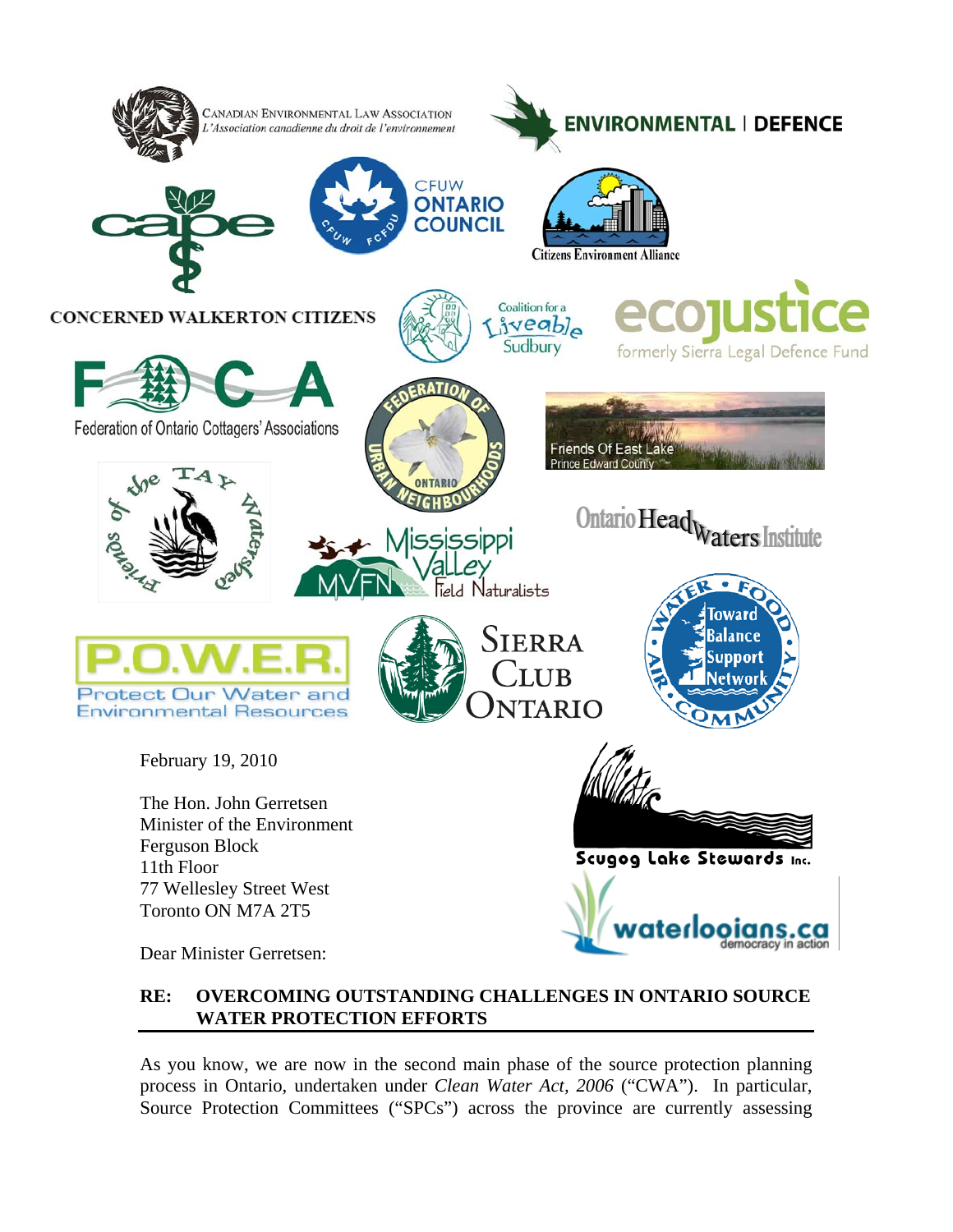potential threats to drinking water sources. At the same time, SPCs are undertaking public consultation on various matters arising from the forthcoming Assessment Reports.

While this important work is well underway, we are writing to you to advise that several important implementation challenges remain unresolved at the present time. These challenges include:

- **(1)** the Great Lakes as a source of drinking water have not been adequately included in the source protection planning process to date;
- **(2)** private drinking water systems are not being sufficiently covered by the CWA;
- **(3)** regulations and a legal framework to address potential threats to drinking water from federally managed lands, transportation corridors and facilities need to be developed; and,
- **(4)** provisions are needed to ensure the rapid and effective transitioning of newlyappointed members on to SPCs.

These four challenges, and recommendations about how these challenges can be overcome, are discussed below.

## **(1) The Great Lakes as a Source of Drinking Water**

Given their great water volume, the population they support and the economic activities taking place adjacent to them, the Great Lakes present complicated water resource management issues. To address these issues within the Ontario source protection planning process, sections were included within the CWA that deal with the Great Lakes as a source of drinking water. Under section 83, the Minister can strike a Great Lakes advisory committee, or committees, to provide advice on the use of the Lakes as a source of drinking water; and under section 85 the Minister can set targets concerning the use of the Lakes as a source of drinking water.

To date, the province has established Great Lakes sub-committees, comprising SPC members, to address Lakes Ontario and Erie. This is an excellent start and we commend the province for making these initial moves, and we anticipate that the work of these subcommittees will be of benefit to Ontario's source protection efforts. However, in order to deal effectively with the complexity of Great Lakes issues, we feel strongly that a Great Lakes advisory committee that will look at the Lakes system in its entirety should be established. This committee should include SPC members, Great Lakes experts from academia, and representatives from the ENGO community, the Canadian federal government and possibly the federal government of the United States. We consider section 83 one of the most important elements of the CWA, as it is a rallying point around which other laws, treaties and regulations concerning the Great Lakes can be more effectively carried out. We therefore strongly suggest that as Minister, you consider forming such a committee as soon as possible.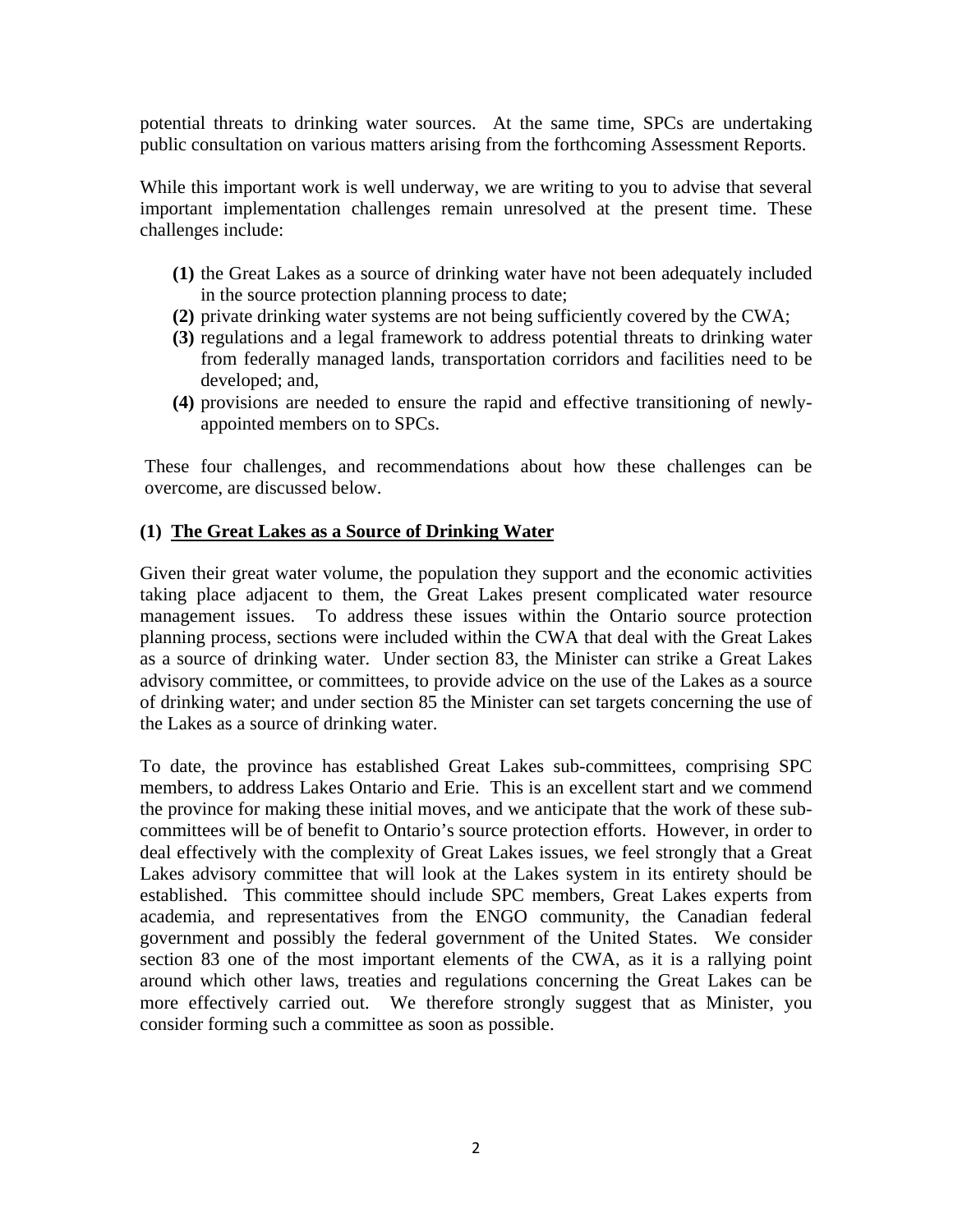### **(2) Private Drinking Water Systems and the CWA**

Although Ontario source protection efforts under the CWA are largely focused on municipal drinking water systems, Ontarians on private systems will also benefit in several ways. For example, Ontarians across the province may be eligible for private drinking water system project funding under the Ontario Drinking Water Stewardship Program. In addition, the province has supported Green Communities Canada's Well Aware project, which provides rural homeowners with information on protecting individual domestic wells and groundwater. This type of support must continue in order to help ensure that Ontario's aquifers and drinking water in rural areas are better protected.

Most important, groups of six or more households which are serviced by the same well or surface water intake, or a group of households serviced by six or more private wells that draw their water from the same aquifer, can (at least in theory) receive the same coverage as municipal systems under the CWA. However, the decision to "elevate" these nonmunicipal systems into the CWA process remains at the discretion of the MOE and municipalities. To date, aside from two First Nations systems, few if any non-municipal systems have been elevated into the CWA process.

As you know, the number of Ontarians upon private wells or intakes is not insignificant, and has been estimated to be between 1.5 and 2.5 million people. The degree to which these rural residents are not covered under the CWA is a consistent topic of discussion at Water Guardians Network ("WGN") workshops, meetings and on conference calls, and is a major issue among rural Ontarians who are following developments in Ontario's source protection planning process.

We therefore strongly recommend that the province develop criteria to identify and prioritize non-municipal systems warranting elevation under the CWA, based upon potential threats to drinking water quality and quantity. Alternatively, the province should encourage municipalities and/or SPCs to develop and apply such criteria. Coverage of such systems under the CWA will then allow the development of appropriate policies and mitigation measures to address threats to non-municipal systems.

## **(3) Ontario Source Protection and Areas/Facilities under Federal Jurisdiction**

There is an overdue need for clarity from the MOE on how potential threats to drinking water from federally managed lands, transportation corridors and facilities will be addressed under the CWA. It is our understanding that the MOE has been working on a legal opinion on this topic, but it has not been released to date to the SPCs for their consideration under the CWA. We acknowledge that such jurisdictional issues are complicated and require time to resolve; however, we encourage the province to work expeditiously with SPCs, stakeholders, and representatives of the federal government to address this matter. Such interjurisdictional collaboration will lead to more effective source protection and better water resource protection generally. We would suggest that the MOE's legal opinion should be completed and released as soon as possible, and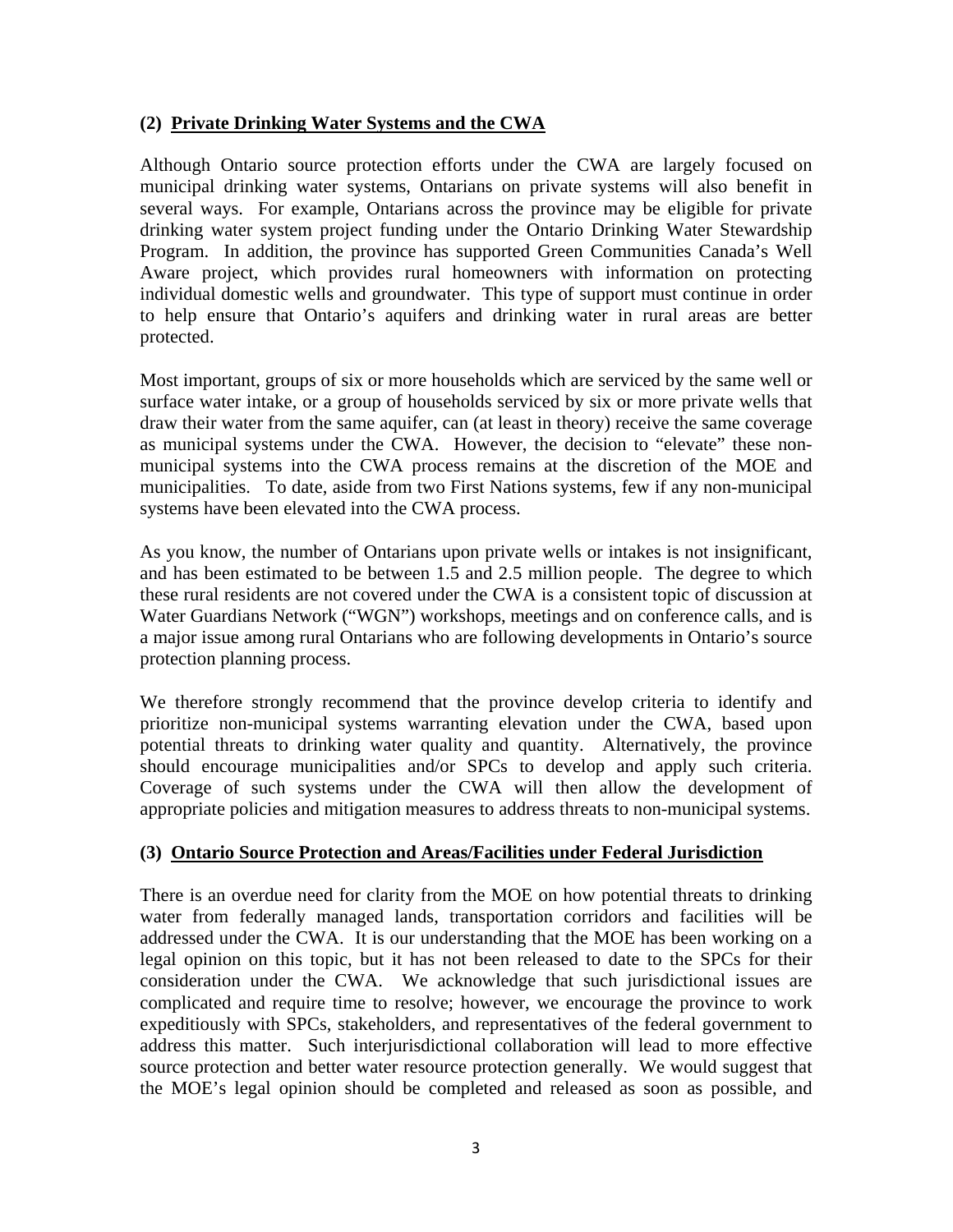further suggest that regulatory guidance in this matter be provided in the form of amendments to Regulation 287/07 by the end of this year.

#### **(4) Transitioning New Members on to SPCs**

Since the creation of SPCs, a number of members representing various interests have stepped down from their positions for a variety of reasons. Not surprisingly, the farther we move in the source protection planning process, the more difficult it becomes for new SPC members to bring themselves up to speed on source protection developments: it is a matter of both the enormous quantity of reading material, and the often demanding technical nature of the material that members must review.

We recommend that the source protection programs branch enter into dialogues with SPC Chairs on this issue, in order to identify steps that could be taken to improve the transitioning process.

\*\*\*

Minister, your government and Ministry have done much to safeguard our province's drinking water, and there is still more work to be done. We therefore encourage you to act on these recommendations to help overcome the serious challenges to Ontario source protection identified in this letter.

Please feel free to contact the undersigned if you or your staff have further questions or comments about this letter.

Yours very truly,

**CANADIAN ENVIRONMENTAL LAW ASSOCIATION ENVIRONMENTAL DEFENCE**

hristopher Waffle

Christopher Waffle Mike Layton Source Protection Campaigner Project Coordinator

**CANADIAN ASSOCIATION OF PHYSICIANS FOR THE ENVIRONMENT CITIZENS ENVIRONMENT ALLIANCE** 

 $41 +$ 

Gideon Forman **Derek Coronado** 

 $\mathcal{L}$ 

Resionado

Executive Director Executive Director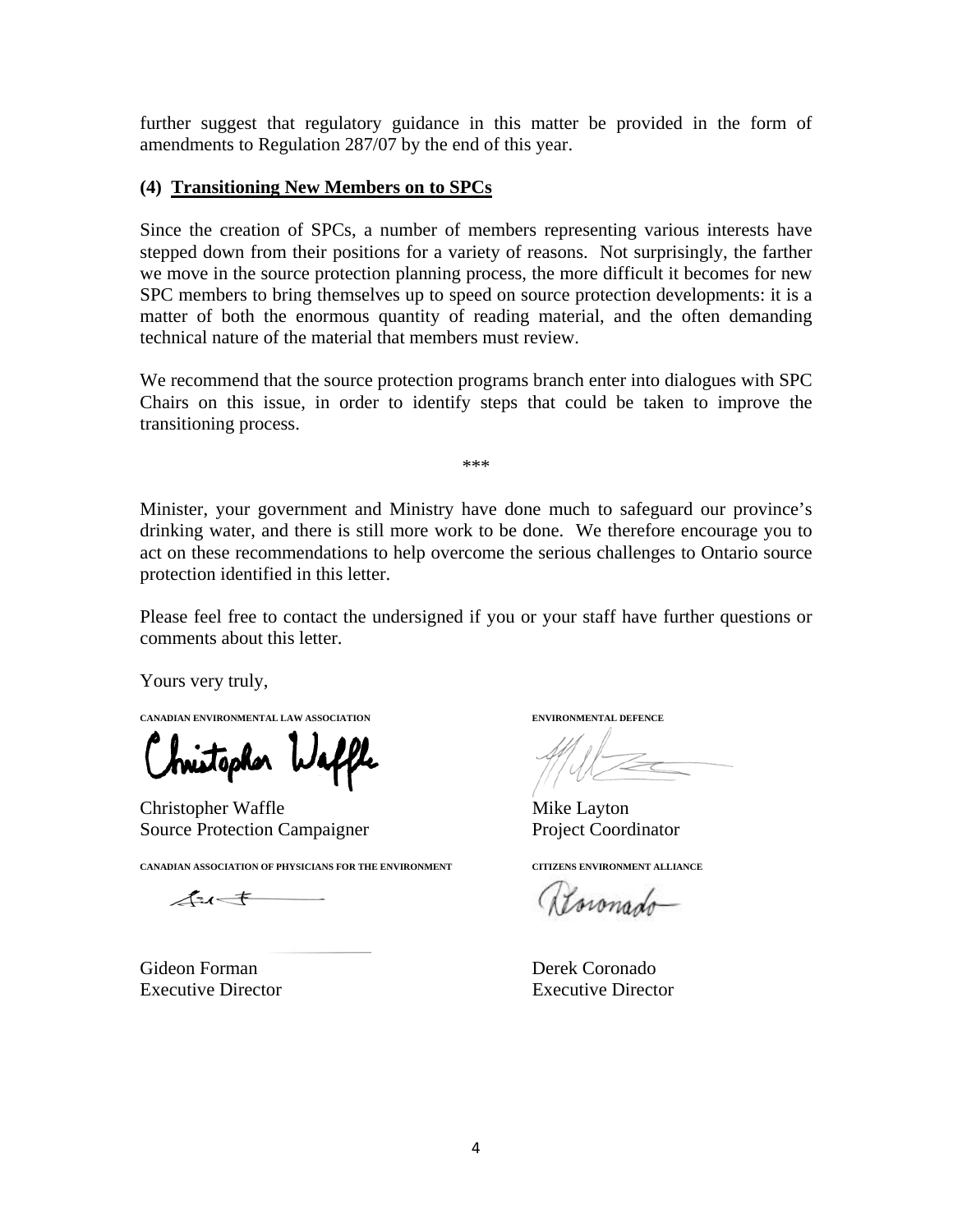**CANADIAN FEDERATION OF UNIVERSITY WOMEN, ONTARIO COUNCIL COALITION FOR A LIVEABLE SUDBURY** 

Wyna Q. Willis

President Chair

**CONCERNED WALKERTON CITIZENS ECOJUSTICE** 

 $1$ 

**FEDERATION ON ONTARIO COTTAGERS' ASSOCIATIONS FEDERATION OF URBAN NEIGHBOURHOODS ONTARIO** 

Jany Re.

Terry Rees Archie Campbell Executive Director **President** 

· Loyalt

Barbara Wyatt Carol Dillon Secretary/Treasurer President

**MISSISSIPPI VALLEY FIELD NATURALISTS ONTARIO HEADWATERS INSTITUTE** 

**PROTECT OUR WATER AND ENVIRONMENTAL RESOURCES SCUGOG LAKE STEWARDS INC.** 

*Leslie Adams* 

Leslie Adams J. L. Ross President President

*Naomi Grant*

Myra Willis Naomi Grant

Bruce Davidson Anastasia Lintner Vice-Chair Staff Lawyer and Economist

//ph

**FRIENDS OF EAST LAKE FRIENDS OF THE TAY WATERSHED** 

Carol Dillon

*Howard Robinson Andrew McCammon* 

Howard Robinson **Andrew McCammon** Treasurer Executive Director